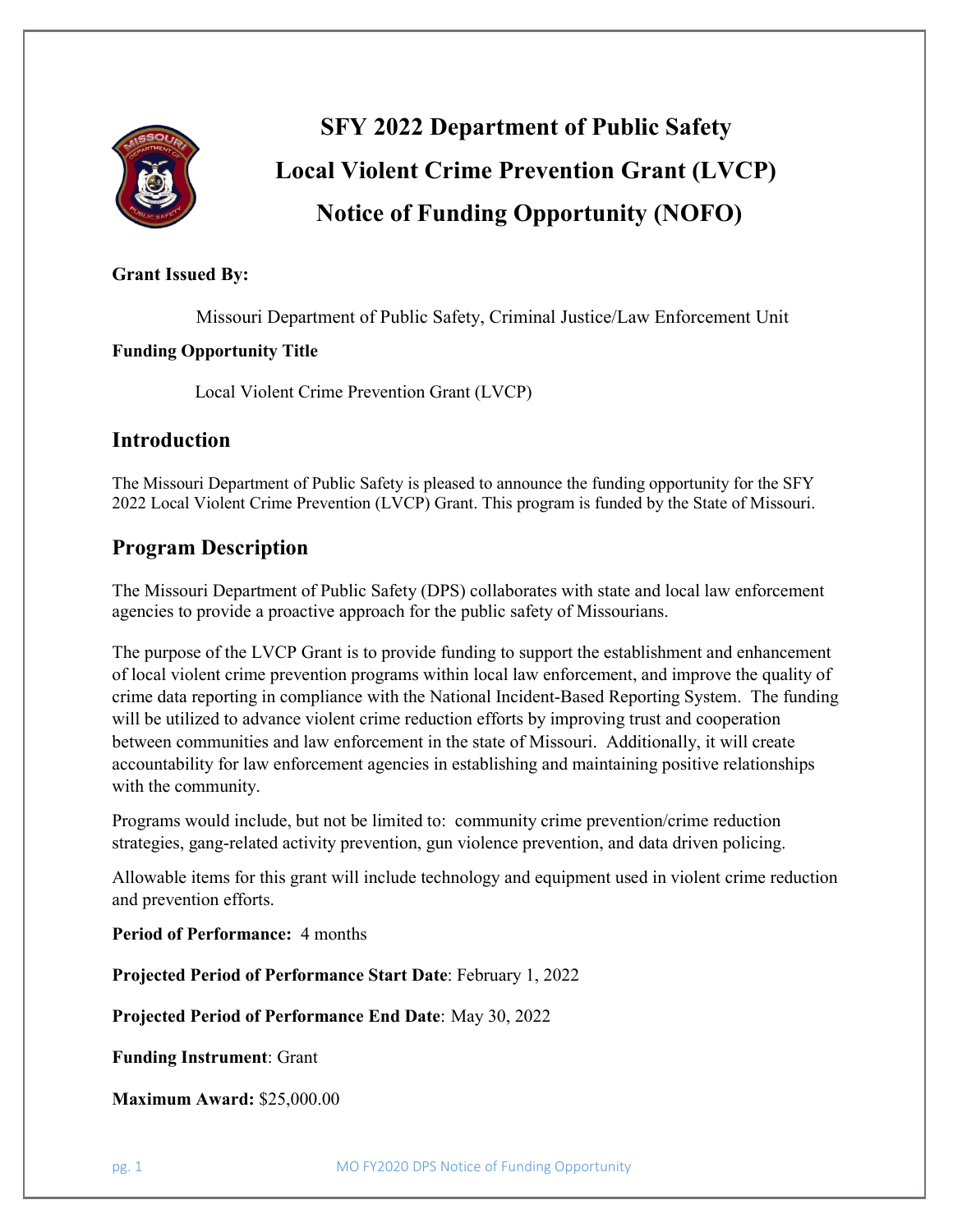#### **Eligible Applicants:**

Missouri Local Law Enforcement Agencies.

The "applicant agency" for an LVCP project must be the agency's respective unit of government.

To be eligible for LVCP funding, the applicant agency must be compliant with the following statutes:

#### **[Section 590.650 RSMo–](http://revisor.mo.gov/main/OneSection.aspx?section=590.650) Vehicle Stops Report**

Pursuant to 590.650.3 RSMo, (1) every law enforcement agency shall compile the data described in subsection 2 for the calendar year into a report to the attorney general and (2) each law enforcement agency shall submit the report to the attorney general no later than March first of the following calendar year.

**NOTE: It is the responsibility of the applicant to verify the submission of this report with the Attorney General's Office prior to submitting an application. Failure to submit the Racial Profiling Report will result in the automatic denial of the application. A copy of such report need not be submitted with the application.**

 **[Section 590.700 RSMo](http://revisor.mo.gov/main/OneSection.aspx?section=590.700&bid=30359&hl=590.700%25u2044) – Written Policy on Recording of Custodial Interrogations** Pursuant to 590.700.4 RSMo, each law enforcement agency shall adopt a written policy to record custodial interrogations of persons suspected of committing or attempting to commit felony crimes as outlined in subsection 2 of this section.

**NOTE: It is the responsibility of the applicant to ensure the prescribed written policy is in place prior to submitting an application.**

 **[Section 43.544 RSMo](http://revisor.mo.gov/main/OneSection.aspx?section=43.544&bid=1429&hl=) – Written Policy on Forwarding Intoxication-Related Traffic Offenses** Pursuant to 43.544.1 RSMo, each law enforcement agency shall adopt a policy requiring arrest information for all intoxication-related traffic offenses be forwarded to the central repository as required by [Section 43.503 RSMo](http://revisor.mo.gov/main/OneSection.aspx?section=43.503&bid=1408&hl=43.503%25u2044) and shall certify adoption of such policy when applying for any grants administered by the Department of Public Safety.

**NOTE: It is the responsibility of the applicant to ensure the prescribed written policy is in place prior to submitting an application.**

- **[Section 590.1265](https://www.revisor.mo.gov/main/OneSection.aspx?section=590.1265&bid=50165&hl=) RSMo – Police Use of Force Transparency Act of 2021** Use of force incidents reporting standards and procedures, publication of report data, analysis report. Each law enforcement agency shall certify compliance with this statute when accepting any grants administered by the Department of Public Safety.
- **Section 43.505 RSMo – National Incident-Based Reporting System (NIBRS)** *formerly Uniform Crime reporting (UCR)* Pursuant to Section RSMo 43.505 Uniform Crime Reporting system – duties of department – violations, penalty: Each law enforcement agency is required to submit crime incident reports to the department of public safety on forms or in the format prescribed by the department and submit any other crime incident information which may be required by the Department of Public Safety.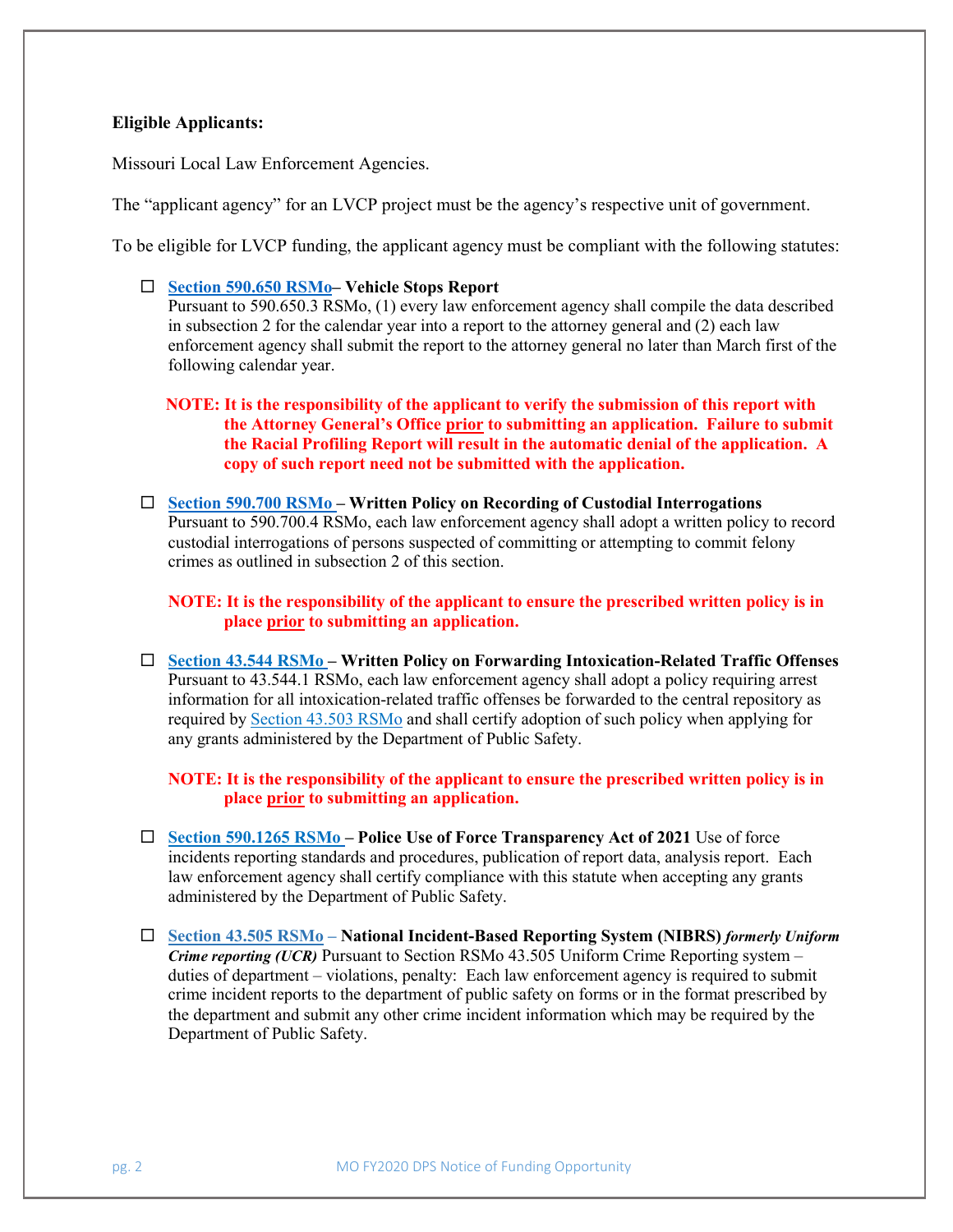**NOTE: Show Me Crime Reporting provides a no cost option for agencies to comply with Section 43.505 RSMo. Agencies that are not currently compliant with Section 43.505 RSMo will not be eligible to apply until they have registered with Show Me Crime Reporting. <https://showmecrime.mo.gov/CrimeReporting/MIBRSRegistration.html>**

#### **Ineligible Applicants**

- Agencies that are not a law enforcement agency
- Law enforcement agencies that are not compliant with the above listed statutes
- State law enforcement agencies

#### **Eligible Cost Items:**

The Missouri Department of Public Safety's objective in awarding LVCP funding is to partner with local law enforcement agencies to find solutions for the reduction and/or prevention of violent crime, including programs to expand law enforcement engagement activities with youth, churches and/or non-profit organizations. This opportunity will be for *technology and equipment used in violent crime reduction and prevention efforts.*

Examples of allowable items include, but are not limited to, the following:

- $\triangleright$  License Plate Readers
- Mobile Data Terminals (MDT's)/Mobile Data Computers (MDC's)
- Body-Worn Cameras
- $\triangleright$  Dash Cameras
- Gunshot Detection Technology
- $\triangleright$  Justice Information Sharing Technology
- $\triangleright$  Communications Systems
- $\triangleright$  Crime Analytics Software
- $\triangleright$  Hardware and Software
- $\triangleright$  Biometric Equipment
- $\triangleright$  Equipment to assist in youth engagement programs
- $\Box$  Mobile Data Terminals (MDTs) / Mobile Data Computers (MDCs)

Agencies seeking funding for mobile data terminals should research the type of computer being requested. The Missouri Department of Public Safety is aware that non-ruggedized laptops and tablets are typically not durable enough for road patrol purposes and therefore not the best use funds.

□ Radios (Portables/Handhelds, Mobiles, Repeaters, Base Stations, etc.)

Digital mobile radios compliant with APCO Project 25 (P25) specifications embody certain fundamental advantages, including interoperability. The term interoperability refers to radio equipment in compliance with P25 specifications, regardless of the manufacturer, that allows users to be "interoperable" with each other.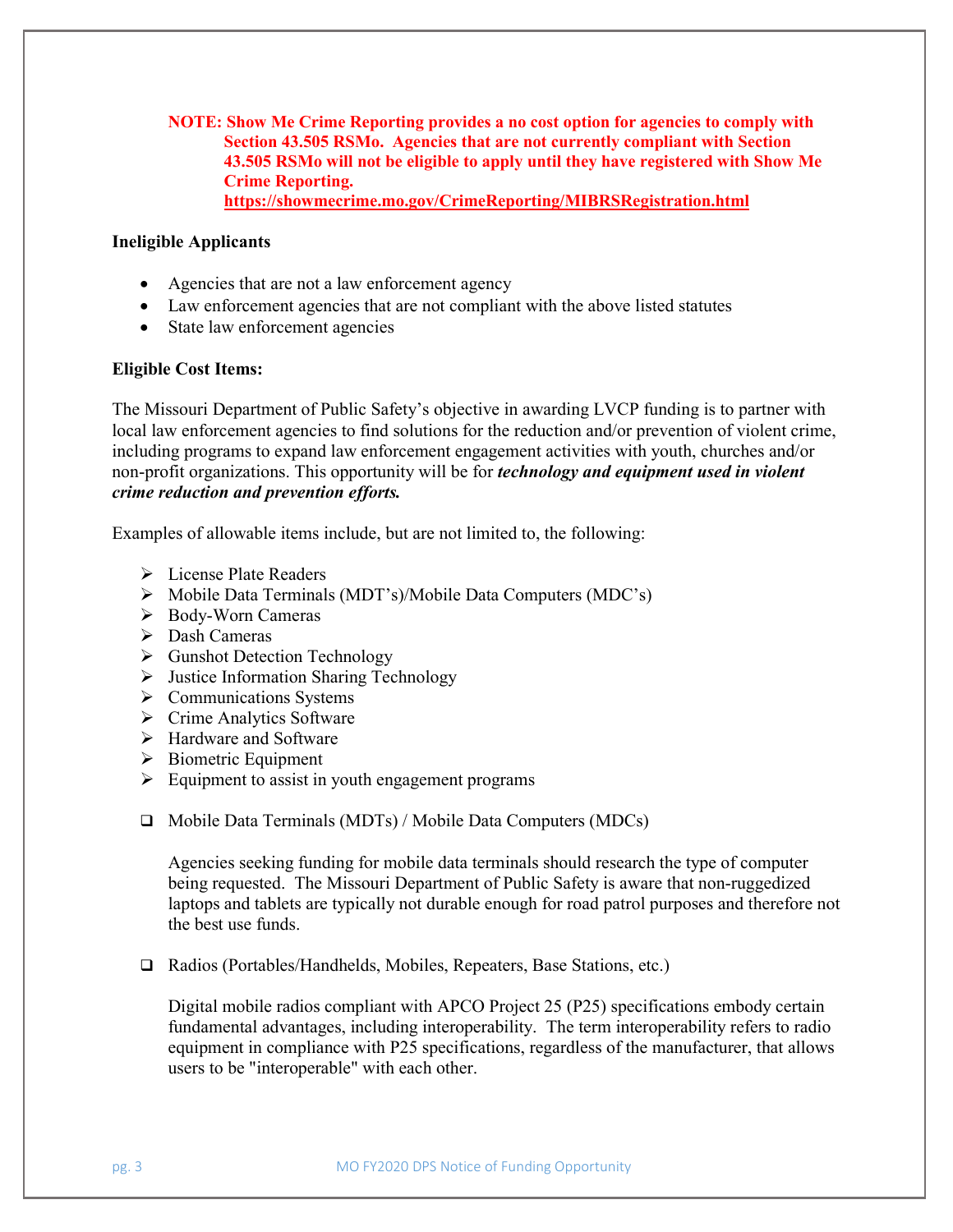All equipment must meet all mandatory regulatory and/or DPS adopted standards to be eligible for purchase using grant funds. In addition, subrecipients will be responsible for obtaining and maintaining all necessary certifications and licenses for the requested equipment. Investments in emergency communications systems and equipment must meet applicable SAFECOM guidance. All radios must be P-25 compliant and on the MOSWIN system. The Missouri Interoperability Center will review all communications equipment applications to ensure they comply with the Digital Radio Requirements for Department of Public Safety Grants. **Applications that do not meet these guidelines will not be eligible for funding.**

Applicant agencies applying for grant funds for MOSWIN radios should be aware that dualband (multi-band or all-band) radios (VHF/700/800 MHz) are the best opportunity for local agencies to harness the coverage and capacity being implemented by the State in the MOSWIN. System users must have a dual-band (VHF/700/800 MHz) mobile radio, installed to the manufacturer's recommended specifications, to obtain optimum benefit from system enhancement. VHF band radios are not compatible with 700 MHz band tower sites, and 700/800 MHz band radios are not compatible with VHF band tower sites. Dual band (VHF/700/800) radios will be able to connect to all MOSWIN sites. As a result, **grant funds will only be permitted for models of radios that are dual-band**.

Refer to the "Radio Interoperability Guidelines" available at

<https://dps.mo.gov/dir/programs/ohs/documents/radio-interoperability-guidelines.pdf> for reference to a list of mobile radios certified as meeting the P25 standard by the Department of Homeland Security and certified to operate on the MOSWIN by the manufacturer.

MOSWIN is designed to provide 95% coverage for a properly installed mobile radio. Portable radio coverage varies greatly based on a number of variables. The use of an in-car repeater system is recommended if the requested portable is intended to support mission critical communications.

Regardless of the type of request for radios, agencies requesting funding for radios or radiorelated equipment must articulate in the "Budget – Equipment Justification" section of the application how they would access the MOSWIN via a trunked P25 mobile radio or how they plan on utilizing the equipment requested to access the MOSWIN. In addition, all radios must be Multi-Band Radios that will operate on the MOSWIN network with the ability to access VHF High Band (150 MHz) and 700/800 MHz spectrum within the MOSWIN network.

**NOTE: Agencies seeking any type of radio or radio-related accessory are encouraged to contact the Missouri Interoperability Center by phone at (855) 4-MOSWIN or by email at [moswin.sysadmin@dps.mo.gov](mailto:moswin.sysadmin@dps.mo.gov) to ensure the appropriate communication devices are purchased for the department's needs and location to the nearest MOSWIN tower and to ensure the appropriate administrative requirements are met as it relates to the MOSWIN. The Missouri Interoperability Center staff can also provide helpful information regarding the department's ability to access the MOSWIN and how to articulate such within the grant application.**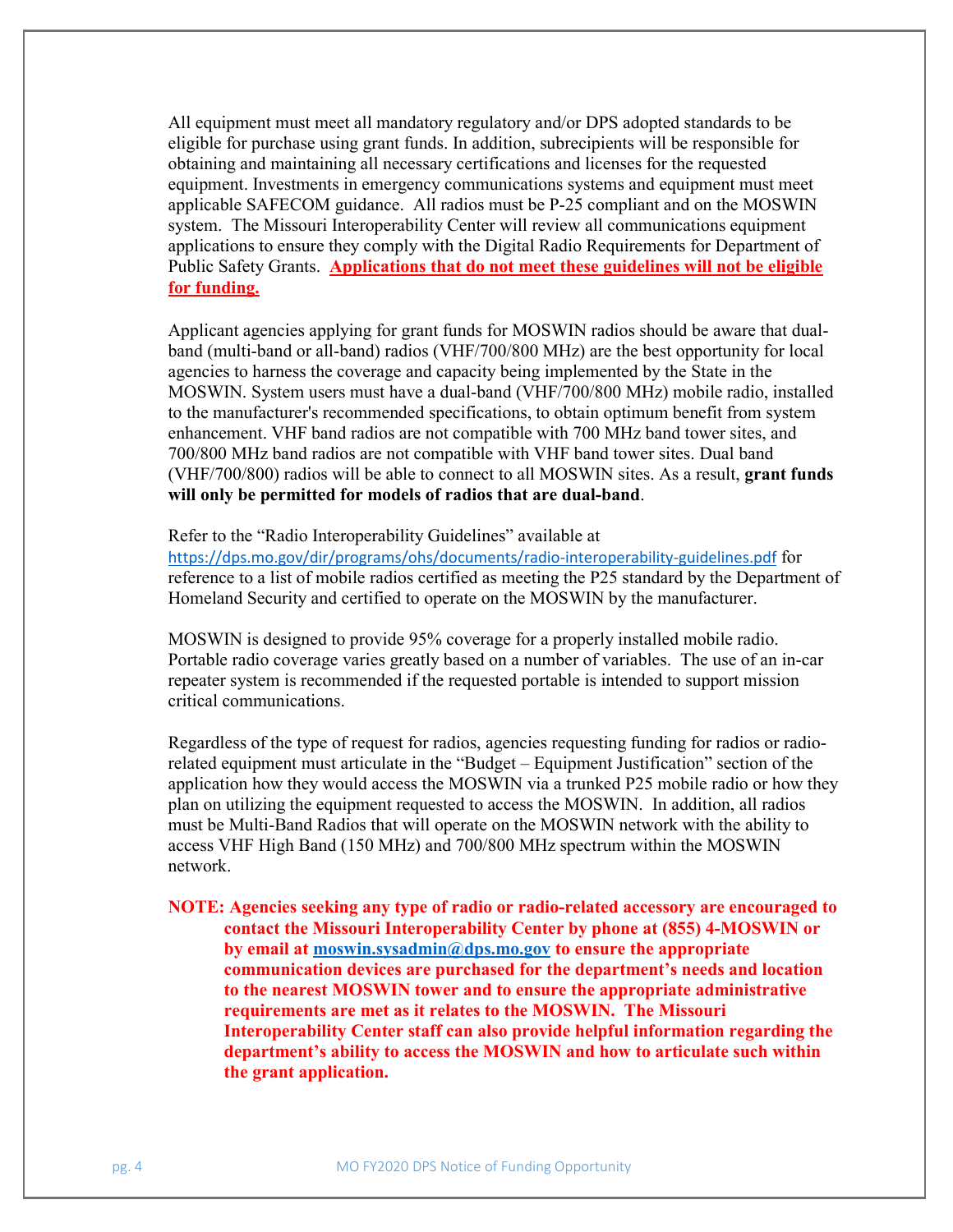#### □ Body-Worn Cameras

Agencies seeking funding for Body-Worn Cameras (BWCs) must have policies and procedures in place related to equipment usage, data storage and access, privacy considerations, and training. Subrecipients of funding for Body-Worn cameras must supply the State Administering Agency (Missouri Department of Public Safety) with a copy of such policy(s) and procedure(s) at the time of acceptance of the subaward.

Applicants are encouraged to contact a vendor(s) to obtain accurate and competitive pricing for supply items rather than relying on catalog or online pricing. Often, vendors will offer reduced pricing or a discount for sales over a certain dollar amount. Vendors can also provide shipping and/or installation costs associated with the sale, but more importantly, recipients of funding must comply with local and/or state procurement guidelines, where applicable and whichever is more restrictive, as outlined within the "DPS Financial and Administrative Guidelines", which can be found at: https://dps.mo.gov/dir/programs/cjle/documents/financial-admin-guidelines.pdf.

#### **Unallowable Cost Items:**

- **Q** Ammunition
- $\Box$  Protective Clothing/Gloves, Reflective Vests/Raincoats
- **□** Ballistic Vests Helmets and Shields
- Road Flares/Cones
- $\Box$  Siren Boxes & Speakers
- □ Surveillance Systems for Jails
- □ Vehicle Cages/Partitions/Seats
- □ Gun Racks/Locks
- □ Light Bars/Warning Lights/Directional Sticks
- □ Firearms
- □ Less Lethal Weapons
- $\Box$  Batons or other items used in an offensive manner
- $\Box$  Land Acquisition
- □ Personnel Costs
- □ Travel and Training Costs
- **Bonuses or Commissions**
- $\Box$  Lobbying
- $\Box$  Fundraising
- **Q** Corporate Formation
- State and Local Sales Taxes
- □ Cost Incurred Outside the Project Period
- □ Aircraft
- **Q** Confidential Funds
- □ Military-Type Equipment
- $\Box$  Radios and Radio-Related Equipment that is not compliant with the Missouri Statewide Interoperability Network (MOSWIN)
- Vessels/Vehicles
- Unmanned Aircraft (UAV)/Drones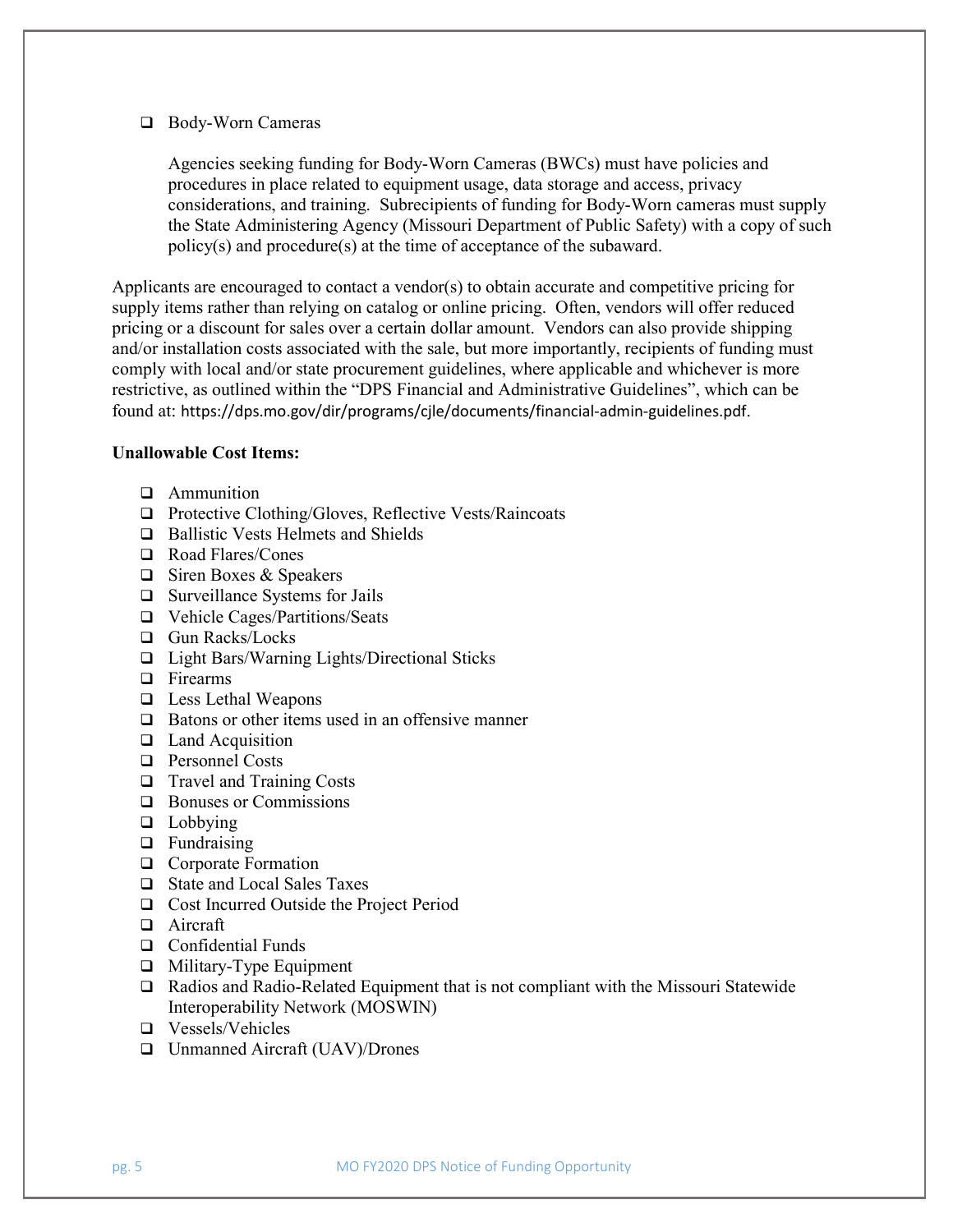### **Application and Submission Information**

**1. Applications will only be accepted through the Missouri Department of Public Safety (DPS) online WebGrants System:** <https://dpsgrants.dps.mo.gov/index.do>

#### **2. Key Dates and Times**

**a. Application Start Date:** January 7, 2022

**b. Application Submission Deadline:** January 21, 2022 5:00 pm CST

#### **3. Agreeing to Terms and Conditions of the Award**

By submitting an application, applicants agree to comply with the requirements of this NOFO and the terms and conditions of the award, should they receive an award.

A PowerPoint with instructions on how to apply through the WebGrants System will be available on the Missouri Department of Public Safety website, at the following link under Grant Applications and Forms, SFY 2022 Local Violent Crime Prevention Grant [https://dps.mo.gov/dir/programs/cjle/lvcp.php.](https://dps.mo.gov/dir/programs/cjle/lvcp.php)

As part of the SFY 2022 LVCP application, each eligible applicant must complete all application forms and provide all required documents:

#### **1. Contact Information Form**

- **2. Project Form**
- **3. Interoperable Communications Form**
- **4. Budget**
- **5. Named Attachments**
	- **a. Quote or Cost Basis**
	- **b. Other Supporting Documentation**